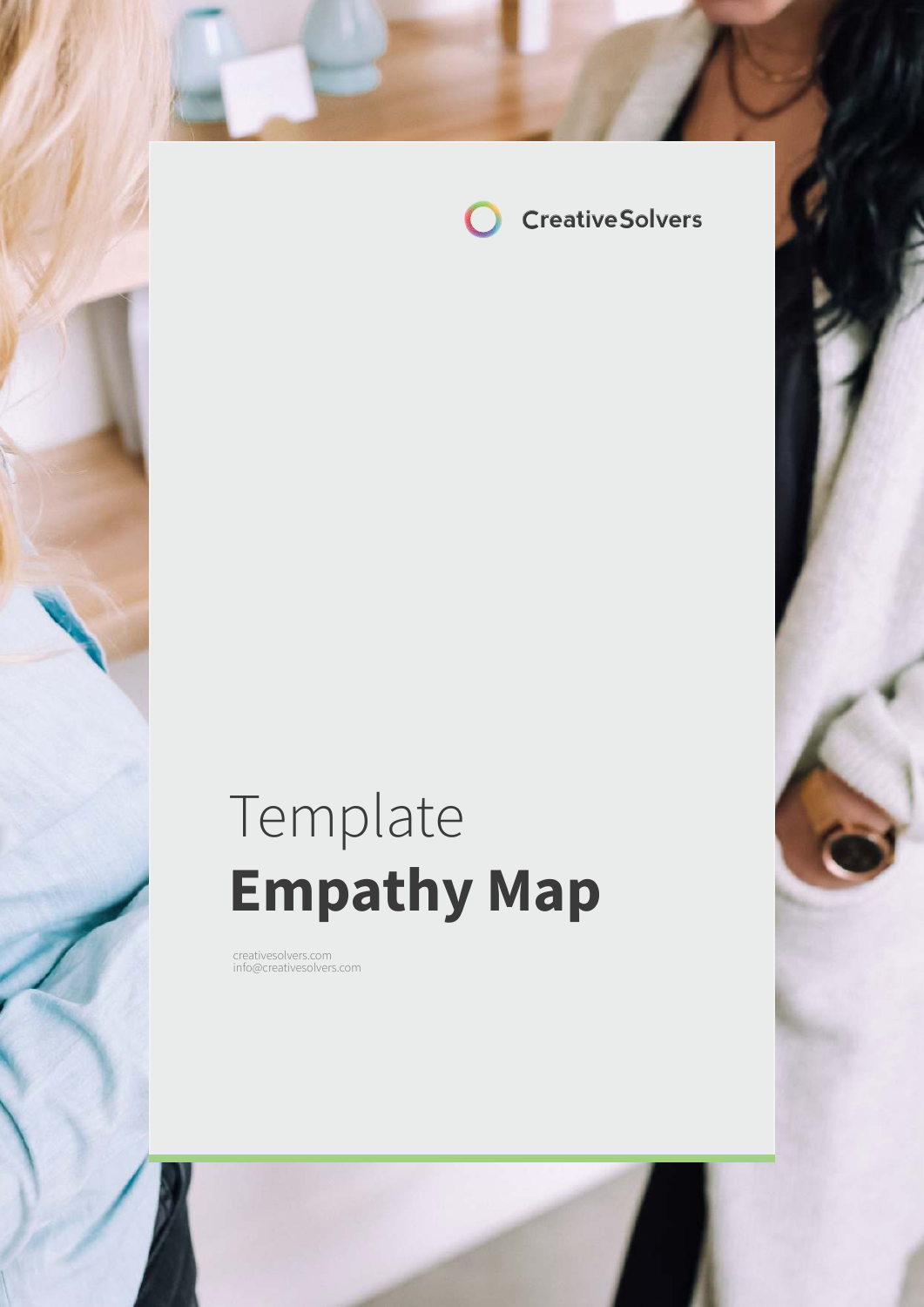## Visualize **user needs**



#### **EMPATHY MAP INTRODUCTION**

The Empathy Map is a simple, visual and effective method developed by XPLANE. The Empathy Map is also referred to as an "Empathy Map". It is a visualization tool that helps you to relate to different types of users and their experiences. In addition, it provides insight into their pain points (pain) and needs (gain). The challenge of this tool is to better understand user needs and recognize those pain points and benefits for people. So that products, services and value propositions can be improved. This allows you to find better ways to reach users and build effective customer relationships.

The Empathy Map serves as a collective folder of all information gained from qualitative research, interviews and surveys. All this information can be clearly displayed on one page. The card thus helps to sketch a user profile or persona. It's an easy way to shape user behavior. The Empathy Map can also be used by decision-makers, assisting them in crucial assessment processes.

The Empathy Map is divided into 4 parts, in what someone sees, thinks & feels, hears, says & does. Filling in the card is done on the basis of 6 questions.

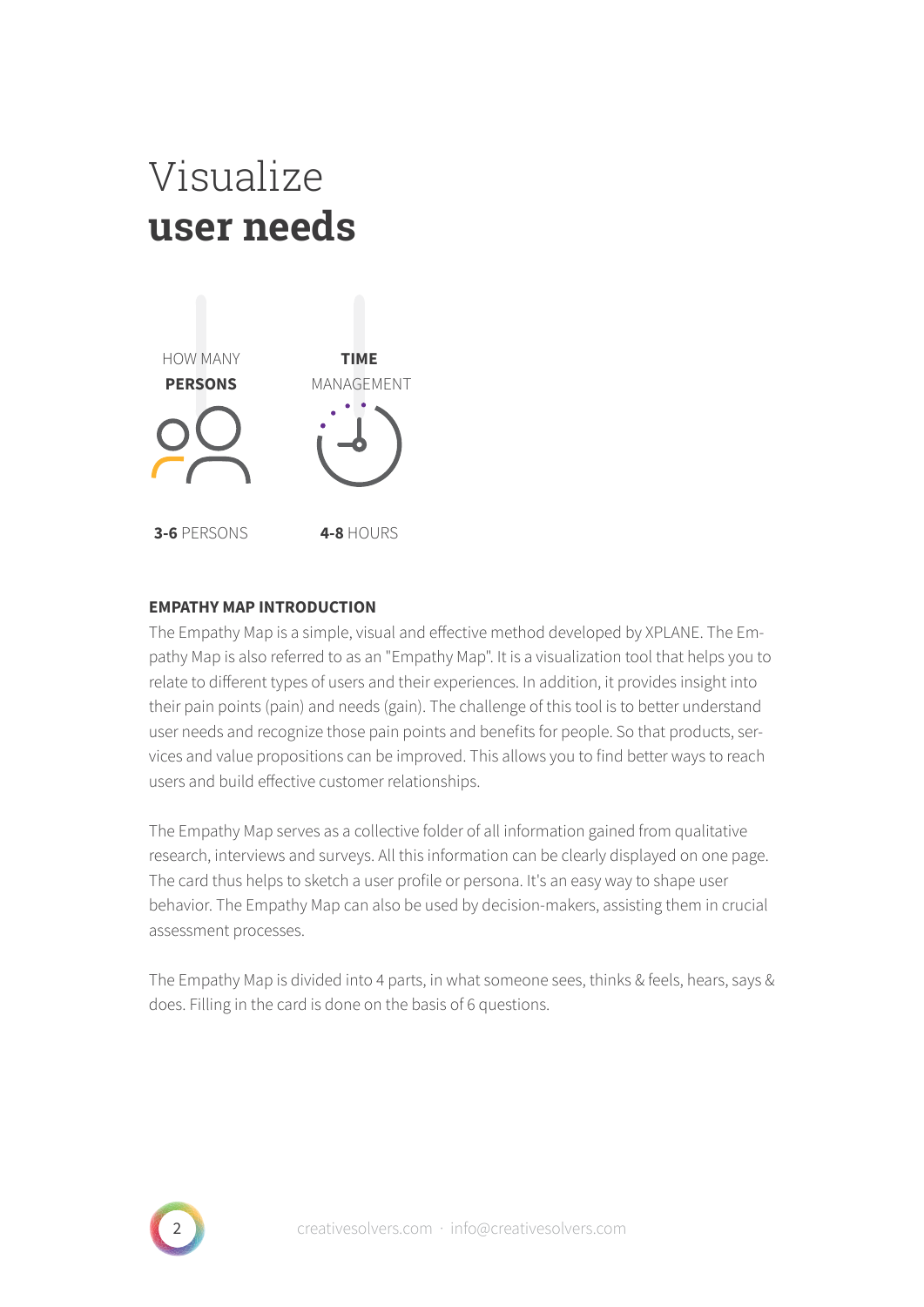## **Executing** the Method

#### $\cap$

### Collect information beforehand

Various research data is required to complete the Empathy Map. Collect this research data through qualitative research such as in-depth interviews.

#### Select Personas ∩

Select 1 to 3 personas to fill out the Empathy Map. Collect all relevant information from the personas and print this out.

#### $\bigcap$ Create the Empathy Map

Print the template or draw a 4 coordinate system containing the 4 elements: see, think & feel, hear, say & do. Place the persona in the middle, use a photo, name or description. The pains and gains will be placed at the bottom.

#### $\bigcap$ Complete the Empathy Map

The group immerses itself fully in the persona. Write down the most valuable research data per element on post-its and place it next to the correct element, including the pains and gains. Use the "questions parts" from the template.

### **Criticize**

∩

View the completed Empathy Map and criticize each element by asking the questions per section again. Also ask each other questions such as; what insights are revealed? Which data is missing? What more needs to be investigated?

Tick off the steps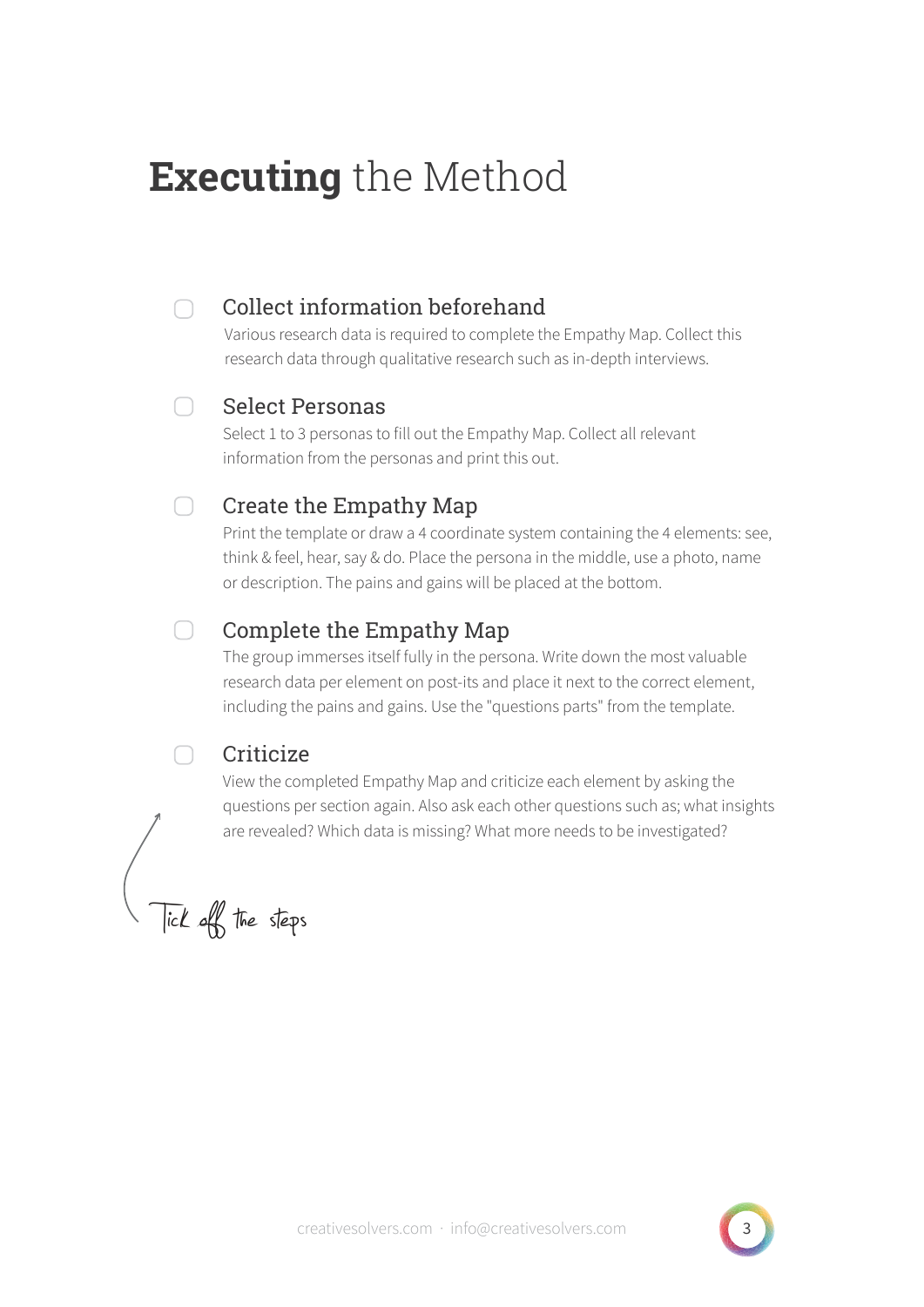



exameters of the creatives of versions of the creatives of versions of the creatives of versions of the creatives of versions of the creatives of versions of the creatives of versions of the creatives of versions of the cr